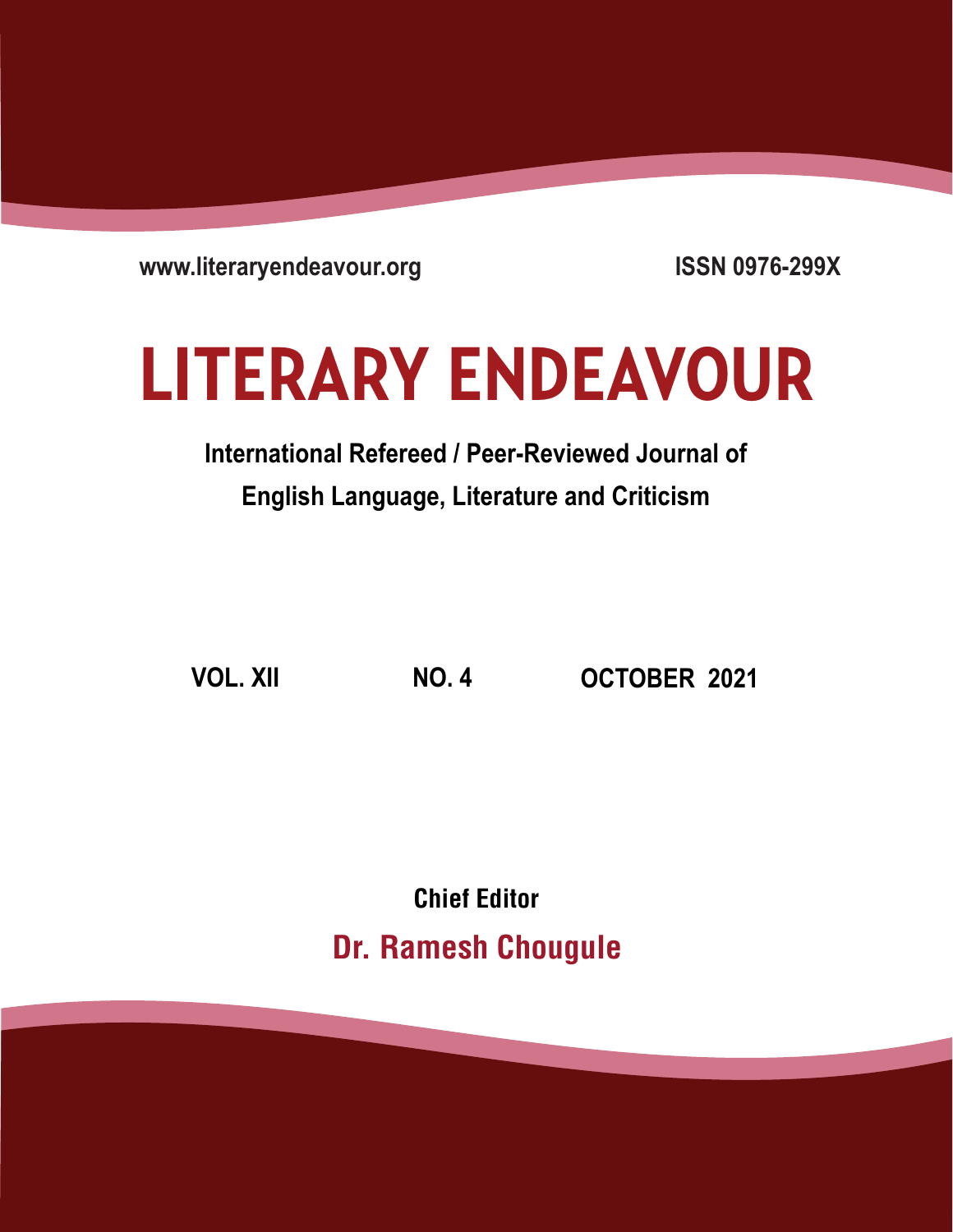**A Quarterly International Refereed Journal of English Language, Literature and Criticism**

LITERARY ENDEAVOUR

#### VOL. XII : NO. 4 : October, 2021

## **Editorial Board**

#### **Editor-in-Chief**

Dr. Ramesh Chougule Professor & Head, Department of English, Dr. Babasaheb Ambedkar Marathwada University, Sub-Campus, Osmanabad, Maharashtra, India

#### **Co-Editor**

Dr. P. Madhan Department of English, Alagappa University, Karaikudi, TN, India

#### **Members**

Dr. Lilly Fernandes

Associate Professor, Department of English, College of Education Eritrea Institute of Technology, Mai Nefhi, Asmara State Eritrea, North East Africal

Dr. Adnan Saeed Thabet Abd-El-Safi Department of English, Faculty of Education, Yafea, Univerity of Aden, Yemen

Dr. S. Venkateshwaran Professor, Regional Institute of English, Bangalore, India

#### Dr. Anar Salunke Director, Dr. BAMU, Sub-Campus, Osmanabad, Maharashtra, India

Prof. Dr. Munthir M. Habib Department of English, College of Arts, Chairman of Academic Promotion Committee, Zarqa University, Jordan

#### *Editorial...*

Writing in English literature is a global phenomenon. It represents ideologies and cultures of the particular region. Different forms of literature like drama, poetry, novel, non-fiction, short story etc. are used to express one's impressions and experiences about the socio-politico-religio-cultural and economic happenings of the regions. The World War II brings vital changes in the outlook of authors in the world. Nietzsche's declaration of death of God and the appearance of writers like Edward Said, Michele Foucault, Homi Bhabha, and Derrida bring changes in the exact function of literature in moulding the human life. Due to Globalization and liberalization, society moves to the postindustrial phase. Migration and immigration become common features of postmodern society. These movements give birth to issues like race, ethnicity, gender, crisis for identity, cultural conflict, dislocation, isolation and many others. Thus multiculturalism becomes the key note of new literatures written in English. The colonial legacy, immigrants and migrated authors attempt to define Britishness in literature and the result is postethnicity in English literature. The writers like Salman Rushdie, Hanif Kureishi, Andrea Levy and many others attempted to redefine and revaluate the singular authority of text and plead for the plurality of themes. There is another form of literature growing consciously in the country like India. This literature is called as Fourth World Literature or the literature of protest. The marginalized sections of society attempt to protest against upper caste ideologies in Dalit Literature. All these issues are reflected in the present issue of Literary Endeavour.

#### *Dr. Ramesh Chougule Chief Editor*

University of Patras, Greece

**ISSN 0976-299X**

#### **Advisory Editorial Board Associate Editor** Dr.Khaled Ahmed Ali Al-swmaeai Dr. Abdo Saeed Hussein Saleh Dr. Constantina Ziropoulou Assistant Professor, Department of English, Mr. Mussie Tewelde Head, Department of English, College of Education, Eritrea Institute of Technology, Mai Nefhi, Asmara, State of Eritra Dr. A. M. Sarwade Professor, Department of English, Shivaji University, Kolhapur, Maharashtra, India Dr. Sundaraa Rajan Professor and Co-ordinator, PG Department of English, Wolaito Sodo University, Ethiopia, East Africa Prof. Smita Jha Professor, Department of Humanities and Social Sciences, Indian Institute of Technology, Roorkee, Uttarakhand, India Dr. Mallikariun Patil Professor, Department of English, Karnataka University, Dharwad, Karnataka, India Dr. Vijayaletchumy Associate Professor, Department of Malay Language, Faculty of Modern Language and Communication, University Putra Malaysia, UPM Serdang, Malaysia Dr. A. L. Katonis Professor of Linguistics and Literature, Thessaloniki University, Athens, Greece University of Aden, College of Education, Radfan Assistant Professor, Department of Theatre Studies,

Faculty of Education, Yafea, University of Aden, Yemen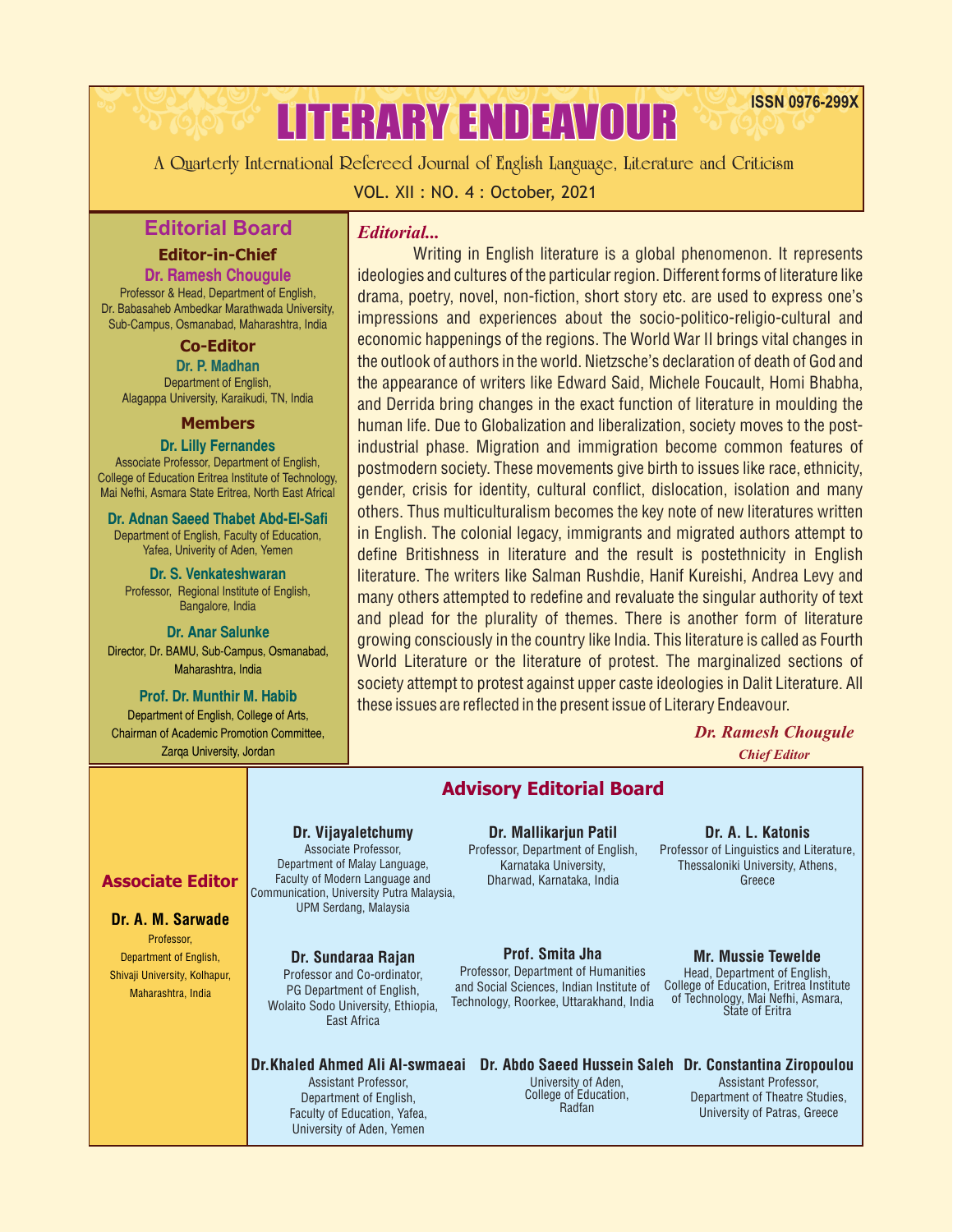#### **www.literaryendeavour.org ISSN 0976-299X**

### **LITERARY ENDEAVOUR**

*Literary Endeavour* **(ISSN 0976-299X)** is Scholarly Refereed and Peer-reviewed Journal which publishes articles and notes on English literature, Criticism and the English language. Literary criticism rooted in historical scholarship is welcome, especially if it arises out of newly discovered material or a new interpretation of known material. The chronological range of the journal extends from Platonic period to the present day. For guidance on the preparation of typescripts, please refer to latest edition of MLA Style sheet. The journal is published quarterly in **January, April, July and October.**

> **For Subscription please contact Dr. R. B. Chougule (Chief-Editor) Department of English Dr. Babasaheb Ambedkar Marathwada University, Sub-Campus, Osmanabad 413501 (MS), India.**

| For communication: e-mail- | drrbchougule@yahoo.com;         |
|----------------------------|---------------------------------|
|                            | literaryendeavour@hotmail.com   |
|                            | litend2010@rediffmail.com       |
|                            | Mobile 09423717774; 09527950387 |

| Subscription        | Annual               | <b>Two Years</b>    | Life Member (Five Years) |
|---------------------|----------------------|---------------------|--------------------------|
| For Individual      | $\text{Rs. } 2500/-$ | $\text{Rs. }4000/-$ | $\text{Rs.}7000/-$       |
| For Institutional   | $\text{Rs. } 2500/-$ | $Rs.4500/-$         | $\text{Rs. }8000/-$      |
| Foreign subscribers | \$100                | \$150               | \$400                    |

#### **© Dr. R. B. Chougule**

All rights reserved. The editor is not responsible for any plagiarism made by the authors. All disputes concerning the journal shall be settled in the Osmanabad (MS) Court only.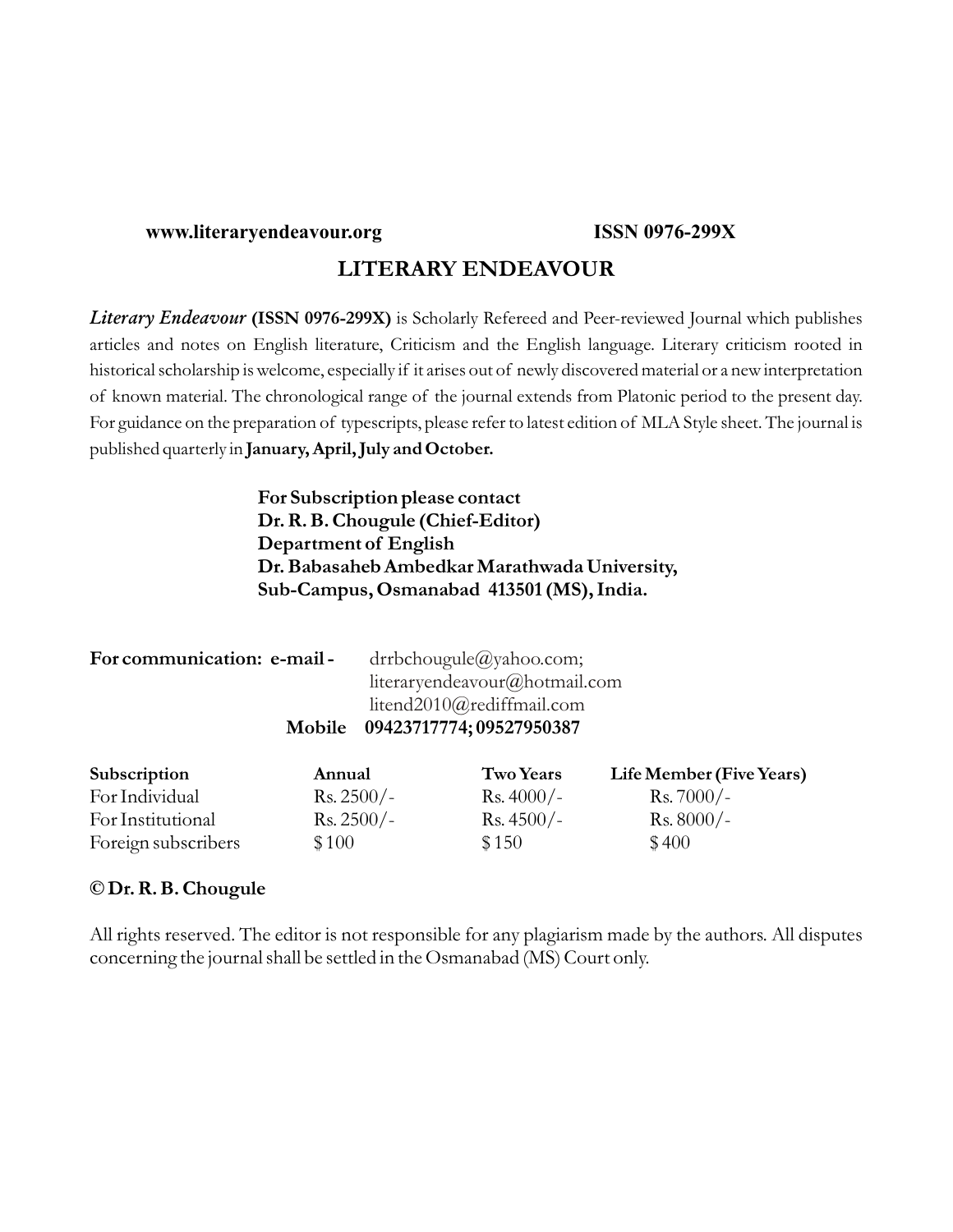**www.literaryendeavour.org ISSN 0976-299X**

# *LITERARY ENDEAVOUR*

A Quarterly International Refereed & Peer-reviewed Journal of English Language, Literature and Criticism<br>VOL. XII NO. 4 OC.

**OCTOBER 2021** 

## **CONTENTS**

| No. | <b>Title &amp; Author</b>                                                                                                                                                                                        | Page No.  |
|-----|------------------------------------------------------------------------------------------------------------------------------------------------------------------------------------------------------------------|-----------|
| 1.  | <b>English Teachers' Perception of the Implementation of the Effective</b><br>Instruction Principles and its Relation to Some Variables in Private and<br><b>Public Schools in Amman</b><br>- Dr. Anwar Al-bzour | $01 - 18$ |
| 2.  | Word Level Non-equivalence: Problems and Sources<br>- Younes Ashuhail                                                                                                                                            | $19 - 21$ |
| 3.  | Baqer Amanath Khani An Astounding Versifier of Hyderabad E Deccan<br>- Dr. Syeda Farhat Fatima                                                                                                                   | $22 - 30$ |
| 4.  | The Canons and Intellectual Milieus of Indian Diasporic Fictions:<br><b>A Critical Study</b><br>- Dr. Bipin Bihari Dash                                                                                          | 31-39     |
| 5.  | Intertextual Analysis of Jane Austen's Novels: Sense and Sensibility and<br><b>Pride and Prejudice</b><br>- Mr. Sanjay Khamalatti and Dr. Prabhanjan Mane                                                        | 40-43     |
| 6.  | Mr. Rochester's Perspective: Re-reading Jane Eyre<br>- Dr. Manohar Sanmukhdas Vaswani                                                                                                                            | 44-50     |
| 7.  | The Skeleton and The River Churning: Partition of Body or Mind?<br>- Sangeeta Mondal                                                                                                                             | 51-54     |
| 8.  | <b>A Postmodernist Reading of Select Video Games</b><br>- Preethy Eapen and Melvin Eapen                                                                                                                         | 55-60     |
| 9.  | <b>Complexities of Female Bonding in Chitra Banerjee Divakaruni's</b><br><b>Sister of My Heart</b><br>- Sivapreethi S, Amanath                                                                                   | 61-64     |
| 10. | Female Resistance and Neo-colonial Oppression in Ngugi Wa Thiong'o's<br><b>Wizard of The Crow</b><br>- Dr. Shamrao J. Waghmare                                                                                   | 65-67     |
| 11. | <b>Problems in Shashi Deshpandey's Novels</b><br>- Ruchi Yadav                                                                                                                                                   | 68-69     |